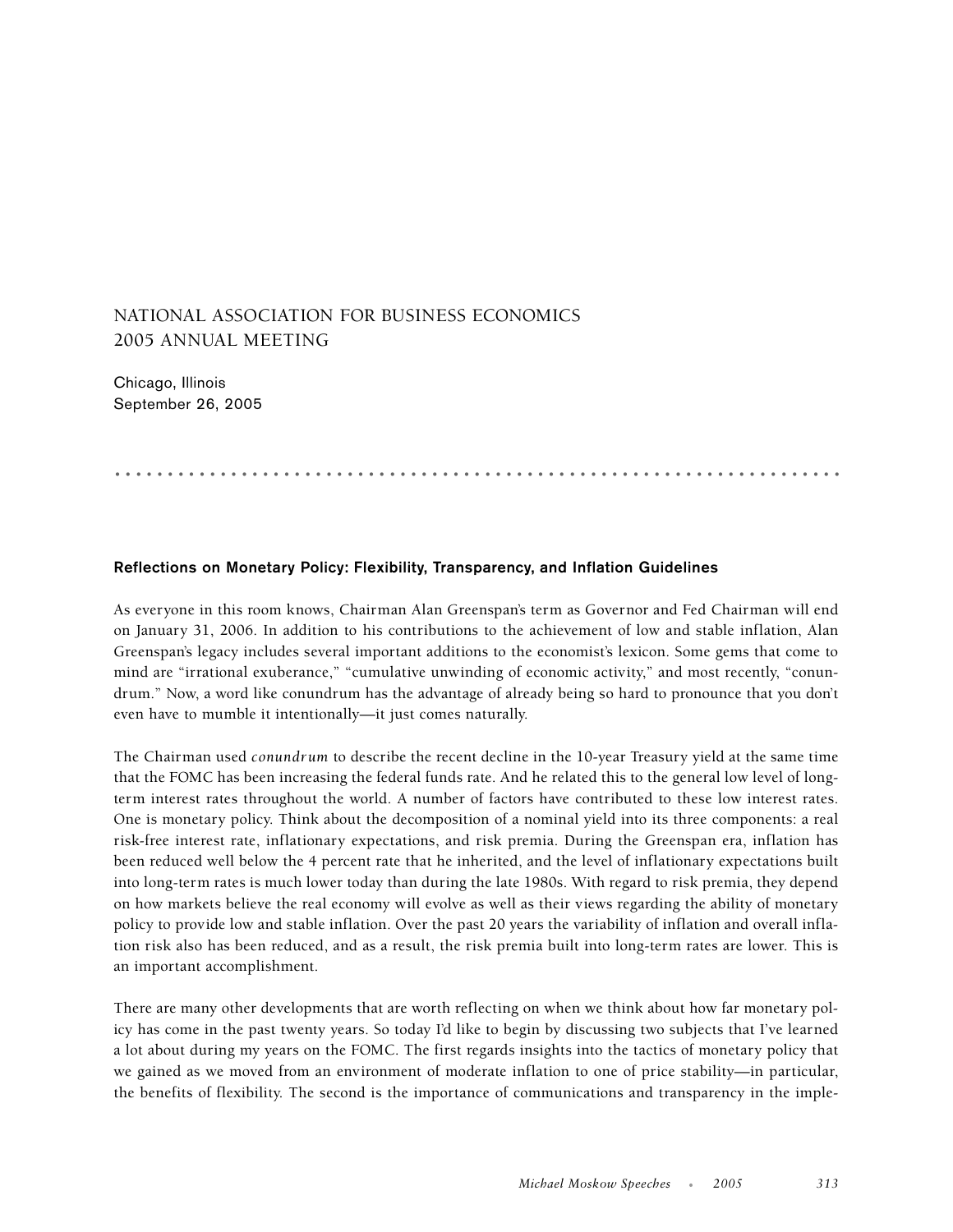mentation of monetary policy—notably, its role in reducing private risk premia associated with uncertainty over the future course of policy.

Some have argued that the best way for central banks to increase transparency and lower this uncertainty is by adopting explicit numerical targets for inflation. This brings me to a third topic on which I will spend a good deal of time today—namely, some questions that should be addressed if a central bank were to decide to move to a regime of explicit numerical guidelines. Usually central banks think about these questions in terms of inflation targeting. We in the U.S., though, have a dual mandate to foster maximum sustainable growth as well as price stability.

I should admit up front that my views on this subject are still evolving. The profession has thought a lot about these questions in recent years, but I just don't think we've come up with adequate answers. These questions continue to challenge all of us: academic researchers who study monetary theory; economists who advise businesses and households on how monetary policy may affect their investment decisions; and central bankers who try to formulate effective monetary policy in a constantly changing—and inherently uncertain—economic system.

### The Tactics of Monetary Policy During the Transition to Price Stability

So let me start with the lessons that I learned about the tactics of monetary policy as we moved to price stability. As I think about the interactions between inflation and monetary policy, I always find it useful to remember that we're in Chicago, where Milton Friedman made an important observation: inflation is always and everywhere a monetary phenomenon. I learned this lesson the hard way back in the early 1970s in my days at the Council of Economic Advisors and at the Council on Wage and Price Stability. During those years inflation was running at unacceptably high rates, and in 1971 wage and price controls were implemented to deal with the problem. As an aside, many of us involved in these controls have vowed to fiercely fight any future efforts to reinstate them.

My experiences then made me realize that anti-inflationary efforts outside of the realm of monetary policy were far less important for lowering inflation than reversing the accommodative policies pursued by the Fed. Indeed, the distortions caused by policies such as wage and price controls do more harm than good. But that certainly was not doctrine back then. For example, in the 1970s Fed Chair Arthur Burns thought that monetary policy should not take sole responsibility in bringing inflation down. He thought that, in addition, some kind of wage and price review authority was a necessary element of anti-inflationary policy.

The lesson that inflation is a monetary phenomenon has become clearer with time. Much hard-fought progress against high inflation had occurred by the time I arrived at the Chicago Fed in September 1994. At that time the FOMC was embarking on a pre-emptive strike against emerging price pressures in order to prevent inflation from rising. The subsequent disinflationary cycle highlights the importance of flexibility in the implementation of monetary policy.

Part of this flexibility is the willingness to debate and discuss new ideas about the implementation of monetary policy. For example, recall the tactical discussion in 1995 and 1996 about opportunistic disinflation. Should policy deliberately move to lower inflation or should it wait and pocket the reductions in inflation that typically occur when the economy softens somewhat? In other words, should the effort to reduce inflation involve daily skirmishes or less regular battles when the opportunity arises?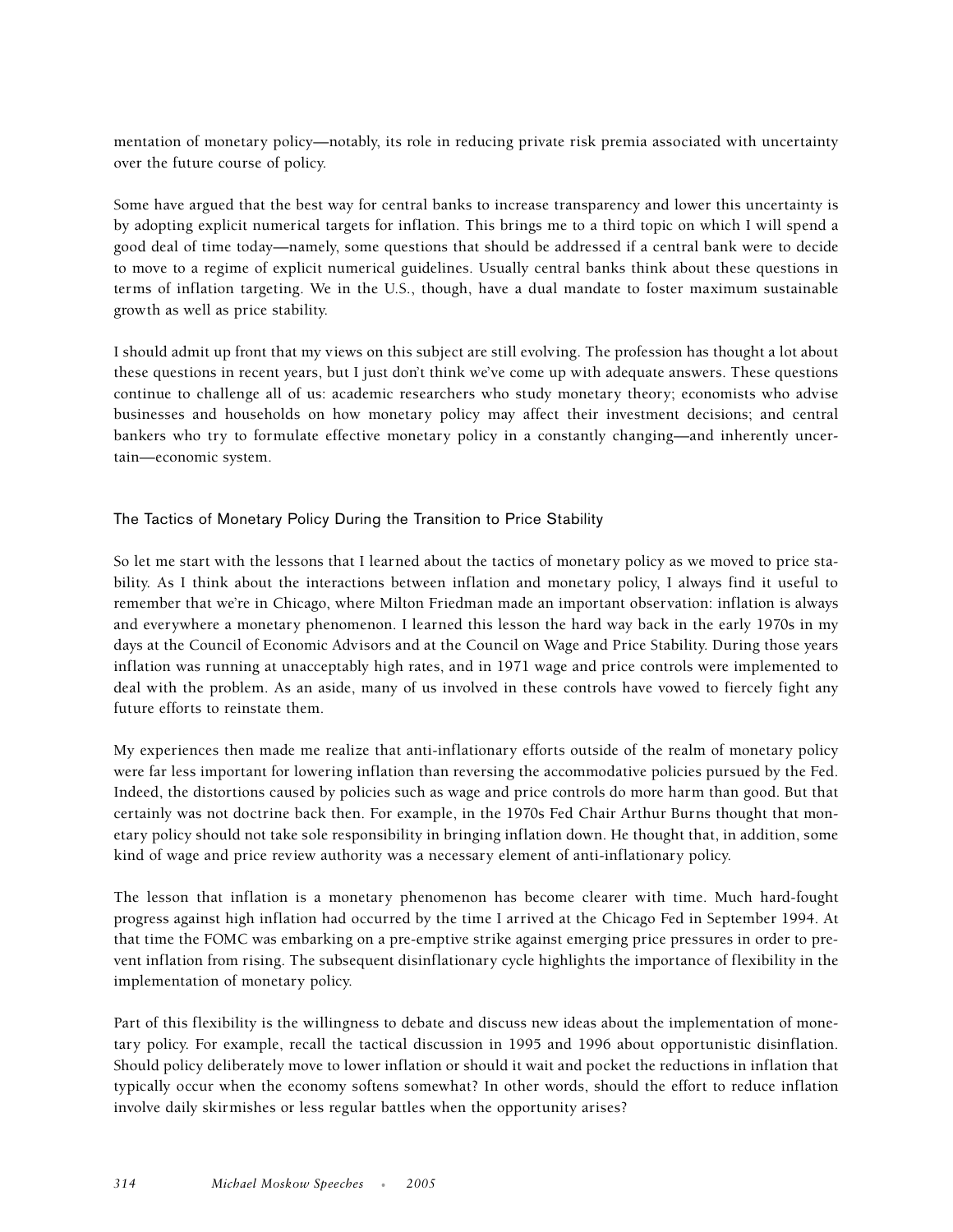Interestingly, opportunism won out in a different way. The opportunistic arguments in the mid-1990s largely were based on the idea that inevitable slowdowns in aggregate demand could be exploited to lower inflation. In fact, the productivity acceleration during the second half of the 1990s allowed for lower inflation without reductions in aggregate demand or economic activity. As a result, we had lower inflation at the same time that unemployment was falling. Since the productivity slowdown was then 20-plus years and counting, this possibility was largely unforeseen at the time of the opportunistic versus deliberative policy debate.

The next episode I want to highlight was in 2003. Following its May 2003 meeting, the FOMC acknowledged a relatively new risk to the economy: the possibility of an unwelcome fall in the inflation rate. For a central bank that had worked steadily for 25 years to reduce inflation, this sure was something new! But it highlighted the fact that with the achievement of price stability, monetary policy had to be based on flexible thinking; it had to acknowledge that inflation could be either too high or too low. And policy had to be conducted recognizing this fact.

What I've just described is reasonably well-known to business and monetary economists who have studied the path that the U.S. economy has followed to reach the neighborhood of price stability. Interestingly, it is a peculiarly American path.

While other central banks pursued single, numerical objectives, the U.S. achieved price stability without having an explicit numerical target. Of course, it wasn't that important to have a numerical definition of price stability when actual inflation exceeded price stability by everyone's measure. At the time, Chairman Greenspan offered a useful, though non-explicit, definition: it's when businesses and households are not taking inflation into account in their economic decisions. So as long as the plans of households and businesses still accounted for inflation, it seemed clear that price stability had not yet been reached.

Furthermore, while other countries have suffered sluggish growth to achieve lower inflation, the U.S. did not. This is because our disinflationary monetary policy could be made against the backdrop of a step up in productivity growth. We were also successful because monetary policy did not adhere to a rigid mechanical rule, but adapted to the incoming evidence on inflation and output.

This type of flexibility has been an important hallmark of monetary policy tactics over the last twenty years which, I might add, has caused heartburn among academics and others who worry about excessive discretion and advocate a more rigid, rules-based policy. Instead, in pursuit of maximum sustainable growth and price stability, the Greenspan Fed—in my view—generally has responded adeptly and in a disciplined fashion both to changing economic conditions and financial risks that threatened macroeconomic performance.

This latter point highlights another aspect of flexible policy. This actually is an old prescription for central bankers that Walter Bagehot (the founding editor of *The Economist*) provided in the nineteenth century: provide liquidity to solvent financial institutions during financial market crises. Such action was clearly evident during the stock market crash of 1987, the extended monetary accommodation in the face of financial headwinds of the early 1990s, the Russian default in 1998, and following the terrorist attacks on 9/11.

In some instances, the injection of liquidity ran counter to the inflation risks that the Committee perceived just before the crisis. But as events bore out, such flexible monetary policy responses did not jeopardize the pursuit of our long-run goal of price stability. An important element in this disciplined approach to flexibility is that our long-run policy goals generally have been clearly articulated and are understood by the public.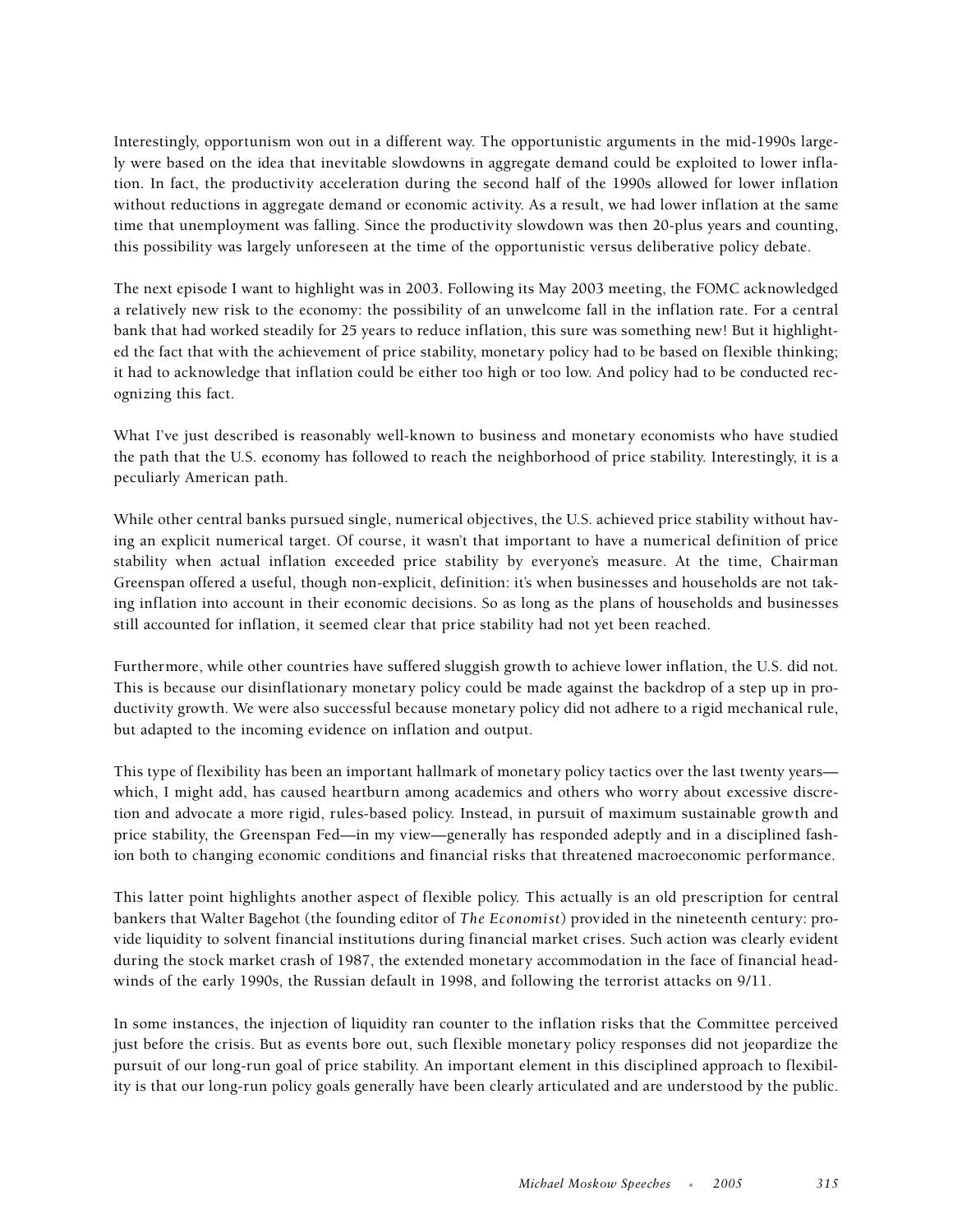#### The Importance of Communications and Transparency

This brings me to my second topic: the importance of communications and transparency in the implementation of monetary policy. The changes in this area that have occurred in my time on the FOMC have been little short of extraordinary. Remember when central bankers deliberately avoided announcing their decisions because they thought that policy would be more effective if it surprised markets?

It was not until 1994 that the Fed decided to make an announcement immediately following an FOMC meeting. The first one went like this: "The Federal Open Market Committee decided to increase slightly the degree of pressure on reserves. The action is expected to be associated with a small increase in money market rates." The key word was "slightly" and there's no explicit mention of the federal funds rate. Then came explicit mention of the target fed funds rate; then announcing the tilt; expanding the tilt to cover the balance of risks; adding an economic description; two-sided inflation risks; and, finally, accelerating the release of the minutes. In addition, media coverage of all FOMC participants' speeches has exploded, and the internet makes these readily available to everyone in real time. So, even though we do not follow a rigid numerical rule, we are giving the public a much better idea of the systematic ways in which the Committee makes judgments regarding economic developments and translates these into the course for monetary policy.

Although transparency requires careful execution of communications strategies, its benefits seem obvious it's the well-anchored inflationary expectations and reduced risk premia that I talked about earlier. When the public and financial markets have a clear understanding of Federal Reserve goals and the methods used to achieve those goals, consumers and businesses can better plan for future activities. Appropriately, there will always be risks for entrepreneurs in search of returns, but central banks should not add to those risks by unnecessarily increasing uncertainty regarding monetary policy. At the same time, though, they should not lead markets to think that the path for policy is more certain than it actually is. Finally, when policy is transparent, a central bank can respond to economic events and financial crises that involve liquidity shortages without creating undue risk—the bank can make it clear to markets that it is responding to a short-run problem and not lessening its commitment to price stability.

#### Questions Regarding Explicit Numerical Guidelines

So an important question that central bankers face is: what's the best way to be transparent and communicate policy? Some say that explicit numerical guidelines are the ultimate form of transparency and communication; they say it's the best way for a central bank to anchor inflationary expectations and reduce policy and inflation risk premia to their appropriate levels. This brings me to my third topic: the questions that remain to be addressed as we discuss the advantages and disadvantages of explicit numerical regimes.

It's pretty much accepted now by economists that monetary policy cannot permanently alter the unemployment rate or growth rate of the economy. This is often referred to as the vertical, or expectations-augmented, long-run Phillips curve and the natural rate hypothesis of Milton Friedman and Edmund Phelps. Attempts by monetary policy to push unemployment below its natural, or equilibrium, rate eventually will lead to increasing inflation and inflationary expectations, but not to a permanent decline in unemployment.

Now it wasn't so long ago that the Humphrey-Hawkins Act did place explicit guidelines on the achievement of low inflation and maximum employment. The law was passed in 1978 when the natural rate hypothesis was more controversial. The Humphrey-Hawkins Act set the following targets for unemployment and infla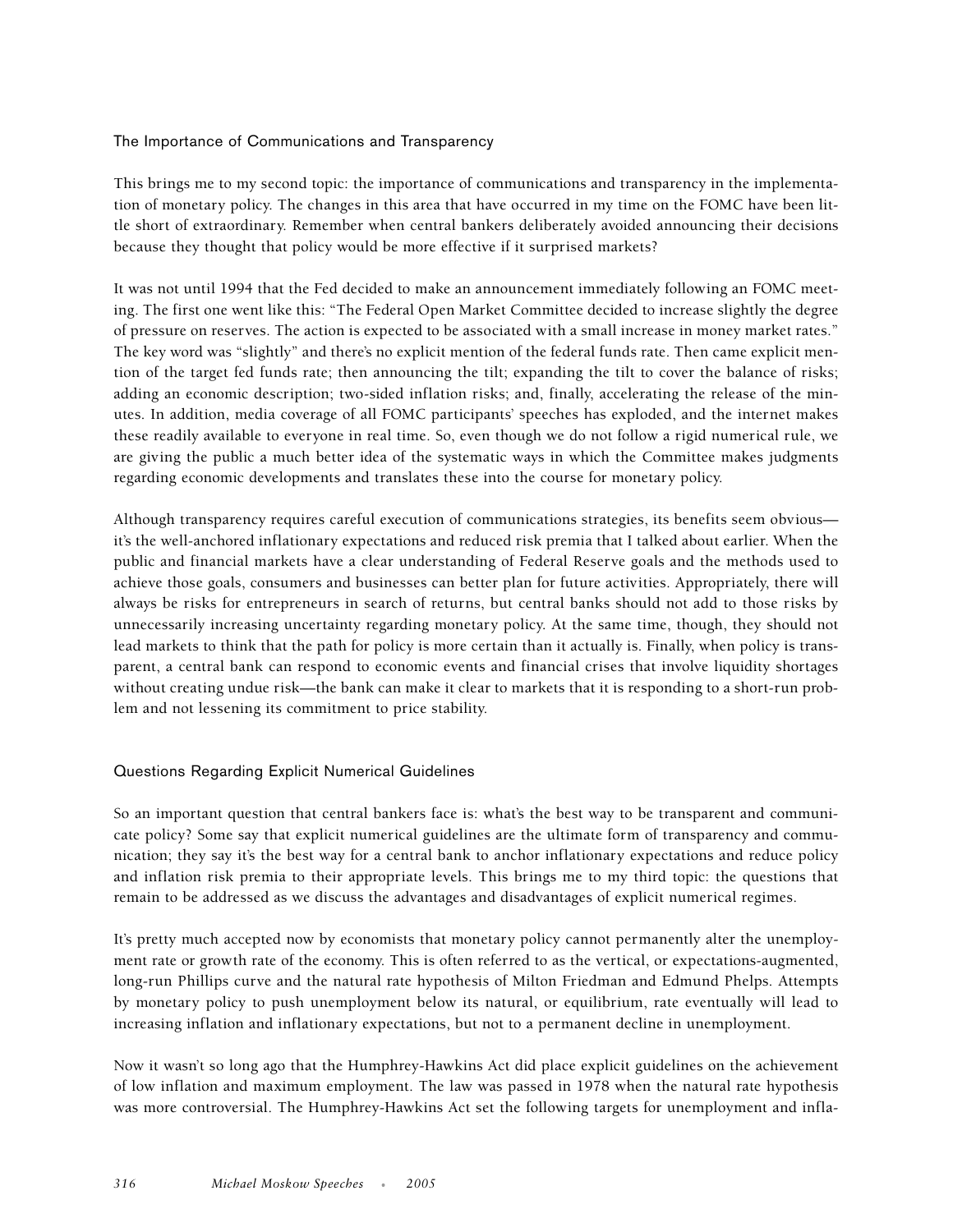tion within five years of the act's passage: the unemployment rate would be below 3 percent for those older than 19 and below 4 percent for those 16 years old and up, and CPI inflation would be under 4 percent. And the Act also stated that by 1988, the inflation rate was to be zero percent!

Well, we didn't get the unemployment rate to 4 percent by 1983 or the inflation rate to zero by 1988. Fortunately, though some would have liked it, the Fed was not held in contempt of Congress.

Of course, no one on the FOMC is suggesting that we reinstate numerical targets for unemployment. But FOMC members have expressed a variety of views on numerical inflation measures. Some have suggested an explicit inflation guideline. But no one has proposed full-blown inflation targeting in which we would commit to set policy with the sole aim of achieving a particular numerical inflation rate within some predetermined time period.

As an aside, I think that the open discussion the Committee has had on explicit inflation guidelines has been very healthy. Such debates are a strength of the Federal Reserve—we learn a lot from them. So no matter what we decide to do in the end, our discussion of inflation guidelines will help us formulate more informed—and better—monetary policy.

In any event, I think it's plausible that in some form, an explicit numerical guideline may be embraced some day. But I feel that there are many issues that need studying before a final determination may be made, and I'd like to spend the remainder of my time talking about a number of them. And I should emphasize here than I'm only asking questions, and not advancing any particular proposal.

The first problem is deciding what the number should be. As I noted, Chairman Greenspan offered a nonexplicit definition of price stability: when businesses and households are not taking inflation into account in their economic decisions. How do we put a number on that?

As recent history tells us, deciding on a number is problematic. In the late 1980's, it wasn't an issue. Inflation was around 41 ⁄2 percent and looked to be heading up—the inflation outlook clearly was too high. But in 1994, core CPI inflation was a relatively low 2.8 percent. Was this rate too high? According to the minutes and transcripts, inflation was generally heading higher than most FOMC participants wanted. But that view was not universal. Many commentators thought an inflation rate of 3 percent was satisfactory.1 Today, though, I doubt many people would find 3 percent to be an acceptable point estimate for an inflation guideline.

A related question involves a seemingly simple issue: which index should be selected for the inflation guideline? There are many measures of inflation: the consumer price index, the personal consumption expenditures index, and the GDP price index, to name only a few.2

When inflation rates are high, it typically doesn't matter which index is selected for the guideline, because all measures of inflation will be high and above the guideline. But when inflation is in the range of price stability, the choice of the index could matter. Indeed, seemingly small differences in the composition of consumption baskets and other measurement methods in principle mean that different indexes could send mixed signals to policymakers about the appropriate direction policy should take.

There are other issues with regard to the choice of the guideline index. As you know, the Fed thinks that the price index for personal consumption expenditures excluding food and energy is the best measure of underlying trends in consumer inflation. But does that mean it's the best index for a guideline? For example, the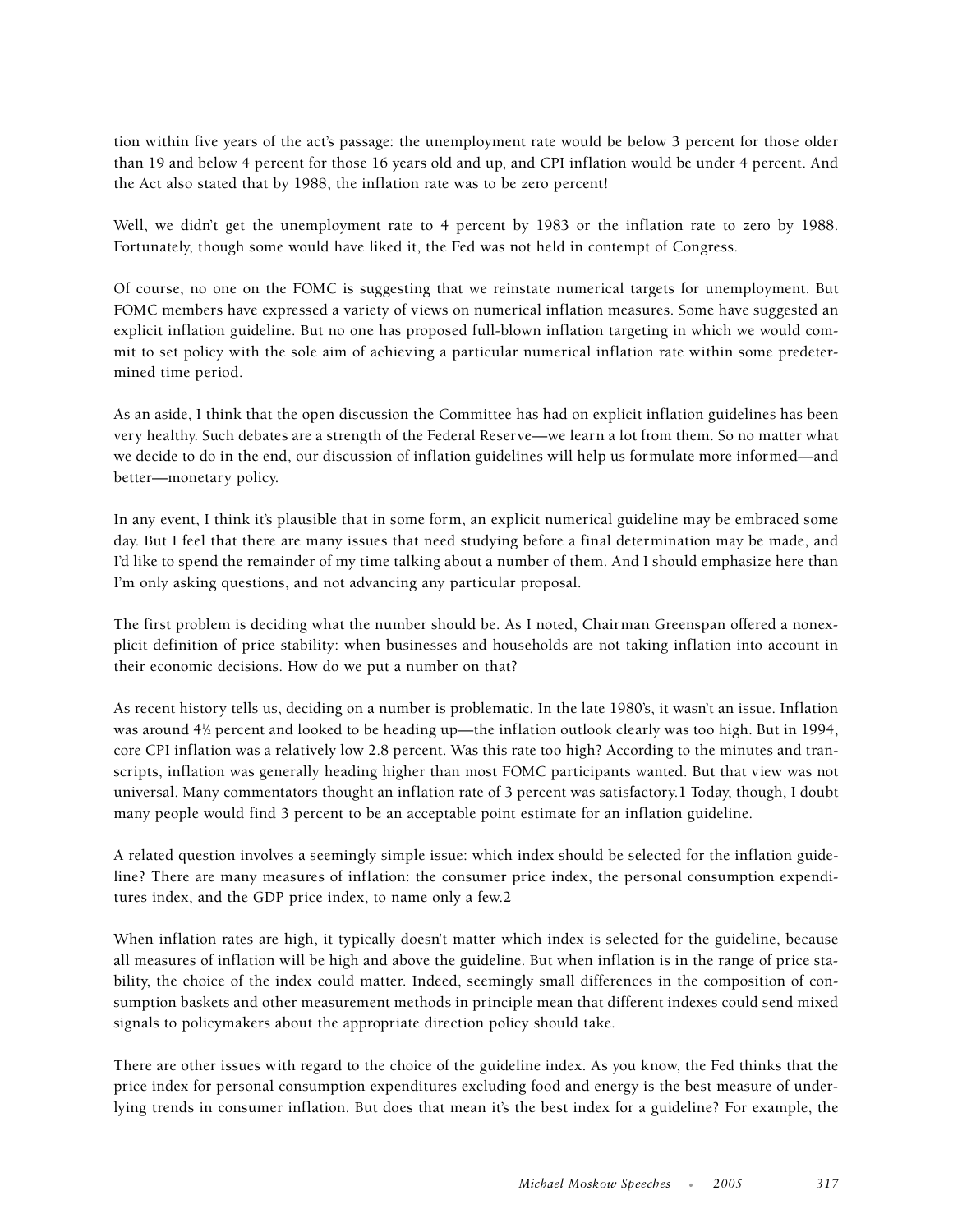total CPI is used in many private contracts as well as the inflation adjustments in many tax and transfer programs. So should we be concerned about the CPI as well? Also, in a period of rapidly rising energy costs such as the present—will the public have confidence in an inflation guideline that excludes energy prices? Would such a guideline achieve its claimed advantage of reducing risk premia?

Another set of issues centers on the best way to specify the numerical guideline to anchor inflation expectations. Should it be a single hard number or should it be a range of inflation outcomes? And once that has been decided, what is the time frame for achieving and maintaining the numerical values? The problem is to come up with something practical, yet still informative.

The advantage of a single number is that it's precise, so there is no question how far you are from the guideline. The difficulty is that it's extremely unlikely that inflation at any point in time will be precisely at the guideline. To get around this problem, you could specify a range of acceptable inflation outcomes. It's more feasible to achieve inflation rates within a range. Of course, this depends on how wide the range is. An incredibly wide one would be uninformative, so it's a nonstarter.

Under both systems, however, there are difficulties in communicating policy. In the first instance, it's communicating what kinds of small deviations from the single number we would be willing to ignore. In the second case, it's communicating what kinds of deviations within the range we would have to react to. We don't want to leave the public with the impression that there necessarily is a "zone of indifference" about inflation whenever it's in the guideline range. In either case, the difficult communications task would be to explain the role of economic conditions in determining why sometimes you act and other times you don't.

Furthermore, the policy prescription needs to include a time period for evaluating the inflation outcome against the inflation guideline. Empirical evidence indicates that monetary policy does not affect the trajectory of inflation before 1 year, or more likely, 2 years. So it's impractical to specify too short of a time period to reach the guideline. Suppose instead you specify a very long time period, say 10 to 20 years. It's doubtful that businesses and households would find this very useful for their financial planning. Obviously, the answer lies somewhere in between. Many central banks that have guidelines refer to the time frame with the qualitative phrase: "over the medium term." It is difficult to say precisely what this means—is it three years, or five, or ten? And is it even a constant time period?

The time-frame decision becomes even more complicated when we consider the next issue I want to talk about—the Fed's dual mandate.

How does our growth mandate interact with a numerical guideline for inflation? As we saw with the Humphrey-Hawkins Act, achieving explicit fixed guidelines for unemployment or real GDP growth is not workable in practice. Theoretically, the equilibrium, or natural, rate of unemployment and the trend in potential GDP growth change over time with demographics, productivity trends, and other factors. And we're all well aware of the issues in measuring these concepts. In any event, monetary policy cannot alter the natural rate, and any influence on potential output from the risk premia channel is at most second order. As Europe is learning, reductions in high rates of structural unemployment require regulatory changes and increased competition. Paradigm changes are needed to remove structural impediments to growth and employment.

But even if it is accepted by economists that it does not make sense to set explicit fixed numerical targets for real growth and unemployment, the dual mandate still puts equal weight on price stability and maximum employment. In the academic literature on inflation targeting, a central bank that places substantial weight on both targets is referred to as a "flexible inflation targeter."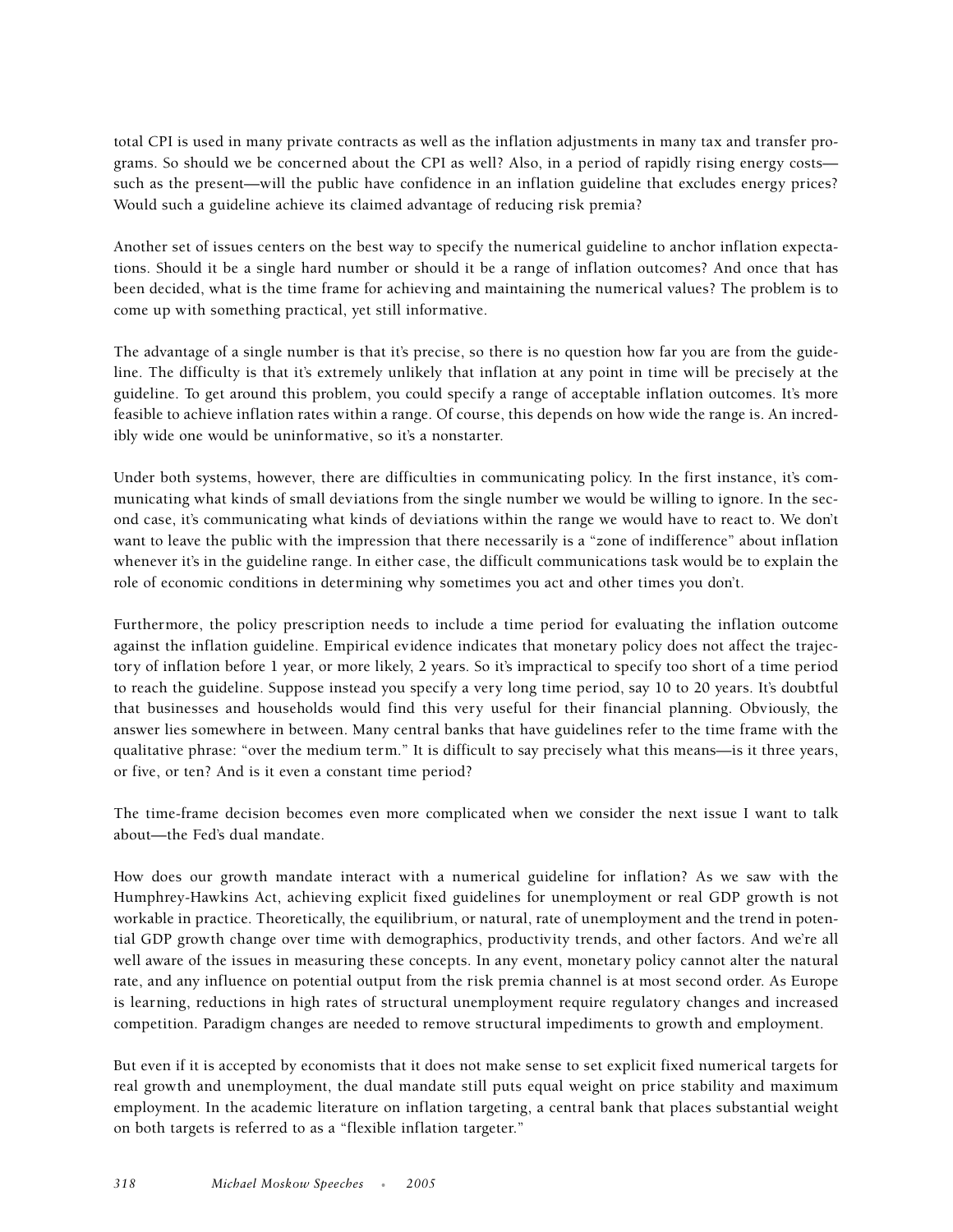As of yet, I feel that the proposals for flexible inflation targeting require further elaboration before they can be of practical use to policymakers. Suppose for the sake of argument that we knew the natural rate of unemployment and the level of potential real GDP. The key question in formulating explicit guidelines in the context of the dual mandate has two parts to it: "How fast should we plan to close the deviation in inflation from price stability?" and "How fast should we close the deviation between the unemployment rate and the natural rate?" The answer is complicated, because it involves an interaction between the time frames for eliminating the deviations of both output and inflation from their guidelines.

This is because policy dilemmas may arise. Suppose inflation is one percentage point above its guideline. If output is above potential, then there is no policy dilemma because a contractionary policy would make progress on both objectives. But if output is below potential, then there is a conflict in achieving both objectives. The inflation gap points to raising rates, while the output gap suggests lowering them. Flexibility means that the central bank must balance the two deviations, so it would take longer to close either gap in the second case than in the first. And the larger the policy dilemma, the longer it would take to close the gaps. So there is a serious question about how to formally specify such variable time periods in a policy environment with explicit numerical guidelines.

Even if this problem is solved, other issues then come into play. As a legal matter, would the Fed need Congressional approval to adopt flexible targeting? And in light of the dual mandate, would this eventually lead to adding a numerical unemployment guideline that—like those in the Humphrey-Hawkins legislation would prove to be incompatible with the natural rate hypothesis? Finally, how do you explain flexible targeting to the public? My experience is that whenever you mention a number, the media focuses entirely on the number and forgets all of the caveats.

This brings me to my final question. Suppose a central bank successfully adopted a formal inflation guideline that respects a dual mandate by flexibly adjusting the time horizons for achieving the guidelines. Would this policy look any different from current Fed policy?

Some academics who study inflation targeting central banks say no.3 They say that, effectively, the Federal Reserve does engage in flexible inflation targeting. This is a bit puzzling since there are no announced explicit guidelines. Still, financial markets and the public do not seem to be bothered by the lack of an explicit number for future inflationary expectations, and at the present time, inflationary expectations are well anchored. So our actual policy has successfully obtained one of the most important benefits ascribed to a regime based on formal guidelines.

Then what is it that distinguishes current policy from simple discretionary ones that have the potential to produce large inflations, like those in the 1970s? I think it's the fact that central bankers know that even without rigid rules or numerical guidelines, their actual approach to policy must be aimed at keeping inflation expectations anchored at a low level. They see this as a prerequisite to achieving maximum sustainable growth over the long run. Central bankers also know that anchoring inflationary expectations sometimes requires preemptive policy tightening before the actual inflation numbers start to rise—moves that may prove unpopular with the public, but are necessary to keep inflation in check.

I've raised a lot of questions today concerning inflation guidelines and flexible targeting. Now I don't think there is a pressing need to make a decision today one way or the other. But the topic is one of the most important issues currently on the table regarding the appropriate strategies for conducting monetary policy. There clearly are many issues regarding guidelines and targeting for researchers, business economists, and policy